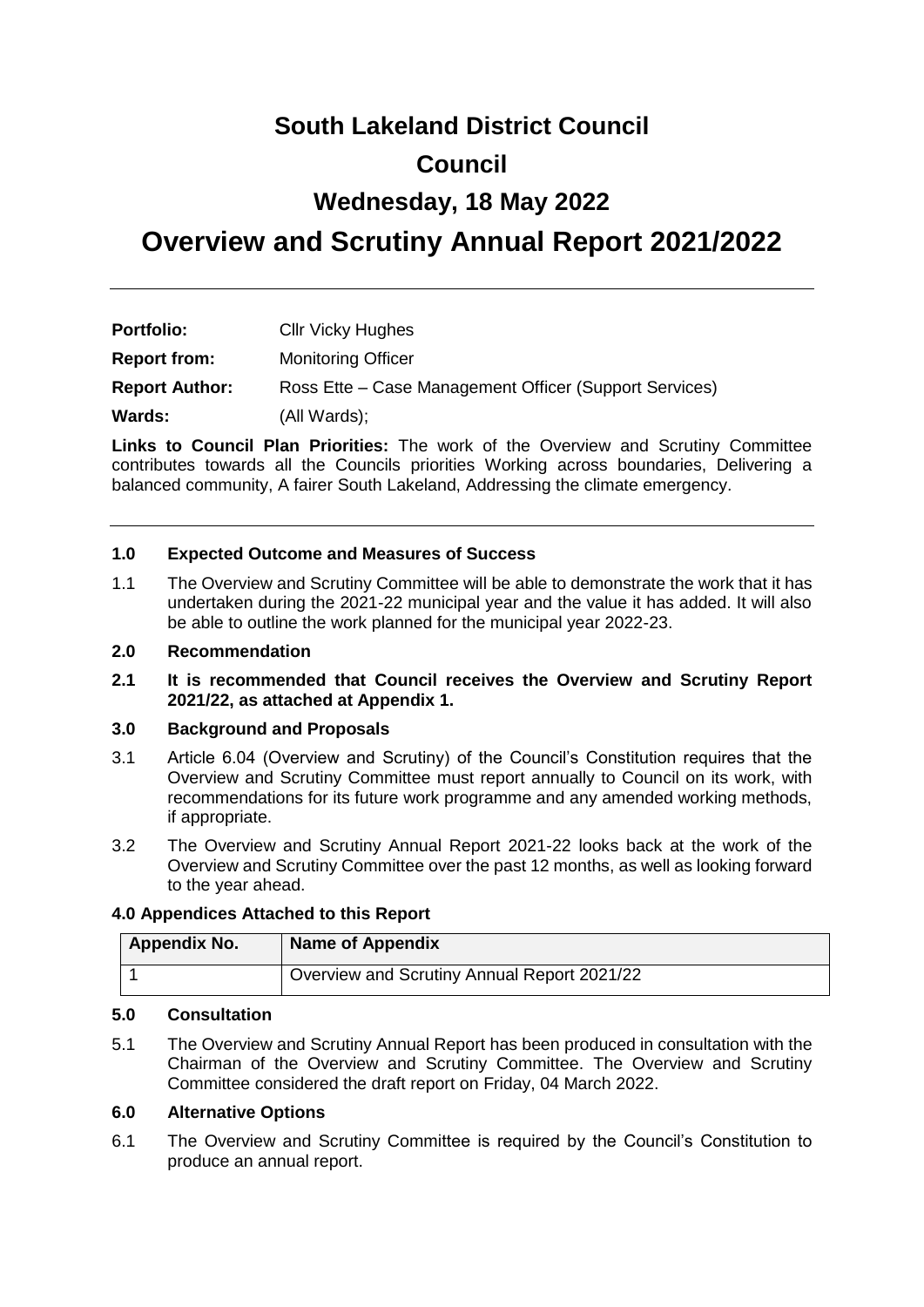#### **7.0 Implications**

#### **Financial, Resources and Procurement**

7.1 There are no financial or resource implications arising from this report. The work undertaken by scrutiny needs to provide value for money and make the best use of available resources.

#### **Human Resources**

7.2 There are no staffing implications directly arising from this report. However, it should be noted that items on the work programme, such as Task & Finish Groups and Workshops can have an impact upon staffing resources.

#### **Legal**

7.3 There is a legal requirement for local authorities to operate an Overview and Scrutiny Committee. In order to ensure that the work of the committee adds value to the work of the Council and underpins the Council Plan priorities, it is important that the Committee is effective in its role.

#### **Health and Sustainability Impact Assessment**

- 7.4 Have you completed a Health and Sustainability Impact Assessment? No.
- 7.5 If you have not completed an Impact Assessment, please explain your reasons:

This is a look back at the Overview and Scrutiny Committee's work undertaken over the last 12 months.

#### **Equality and Diversity**

- 7.6 Have you completed an Equality Impact Analysis? No.
- 7.7 If you have not completed an Impact Analysis, please explain your reasons:

This is a look back at the Overview and Scrutiny Committee's work undertaken over the last 12 months.

| <b>Risk Management</b>                                                                                                                      | <b>Consequence</b>                                                                                                                                                  | <b>Controls required</b>                                                                                               |
|---------------------------------------------------------------------------------------------------------------------------------------------|---------------------------------------------------------------------------------------------------------------------------------------------------------------------|------------------------------------------------------------------------------------------------------------------------|
| An annual report is not<br>produced.                                                                                                        | Failure to maintain<br>constitutional<br>requirements. The<br>opportunity to consider<br>and promote the work of<br>the Overview and Scrutiny<br>Committee is lost. | A comprehensive and<br>timely annual report is<br>produced.                                                            |
| The Overview and Scrutiny work<br>programme does not address<br>the Council's delivery of<br>priorities and targets in the<br>Council Plan. | Absence of challenge and<br>overview of the Council<br>progress in meeting the<br>Council's priorities.                                                             | The annual report and<br>work programme are<br>utilised to focus the work<br>of the Overview and<br>Scrutiny function. |

### **Contact Officers**

Ross Ette – Case Management Officer – [ross.ette@southlakeland.gov.uk](mailto:ross.ette@southlakeland.gov.uk)

Linda Fisher – Monitoring Officer – [scrutiny@southlakeland.gov.uk](mailto:scrutiny@southlakeland.gov.uk)

### **Background Documents Available**

None.